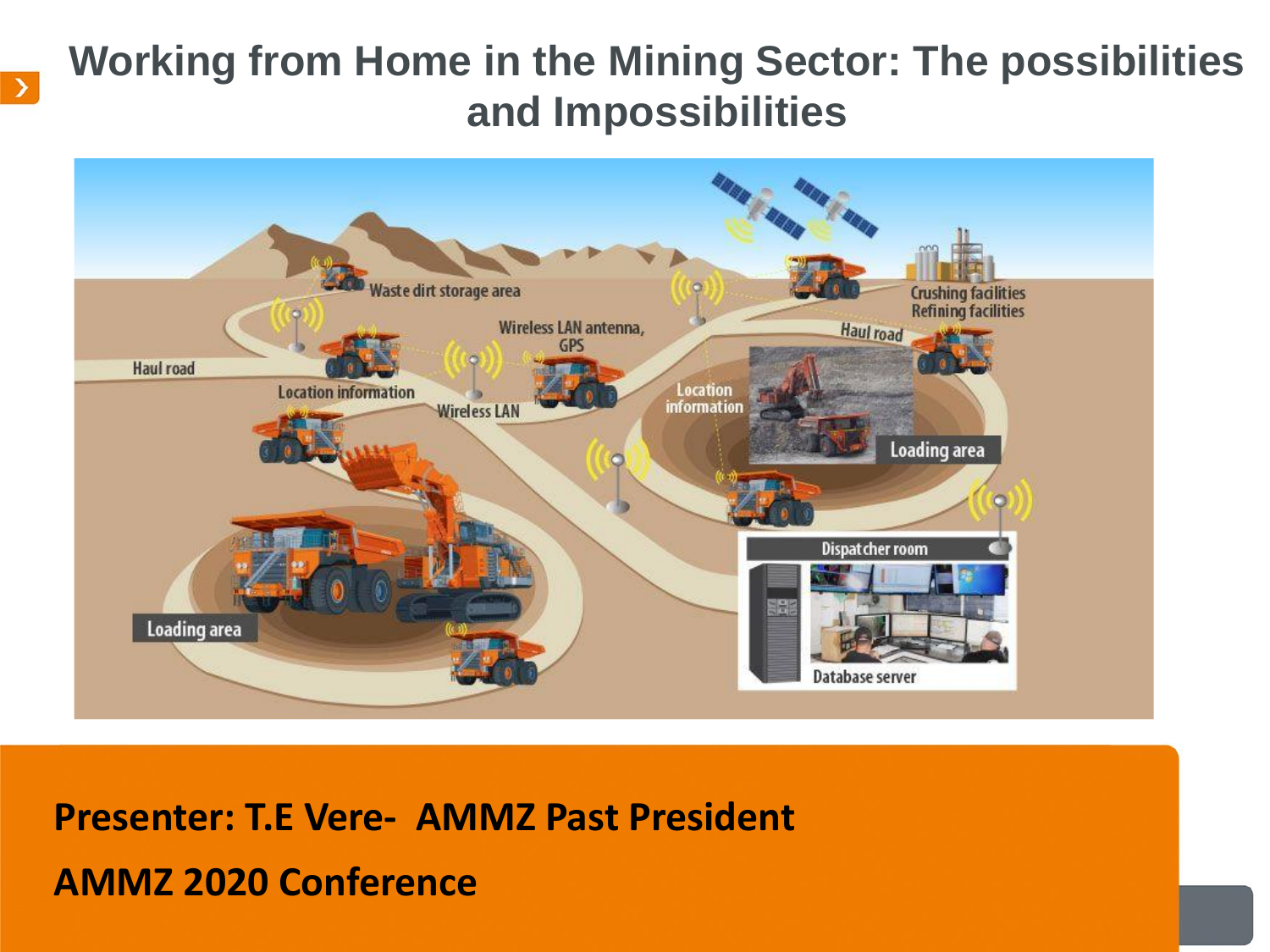# Homework on FAQs

- Is it practical to work from home?
- How do we measure performance?
- Can technology totally substitute physical presence at the workplace?
- Productivity per capita increases or decreases?
- It's not everyone who can work from home. True/false
- Do you think paternity leave should be allowed?



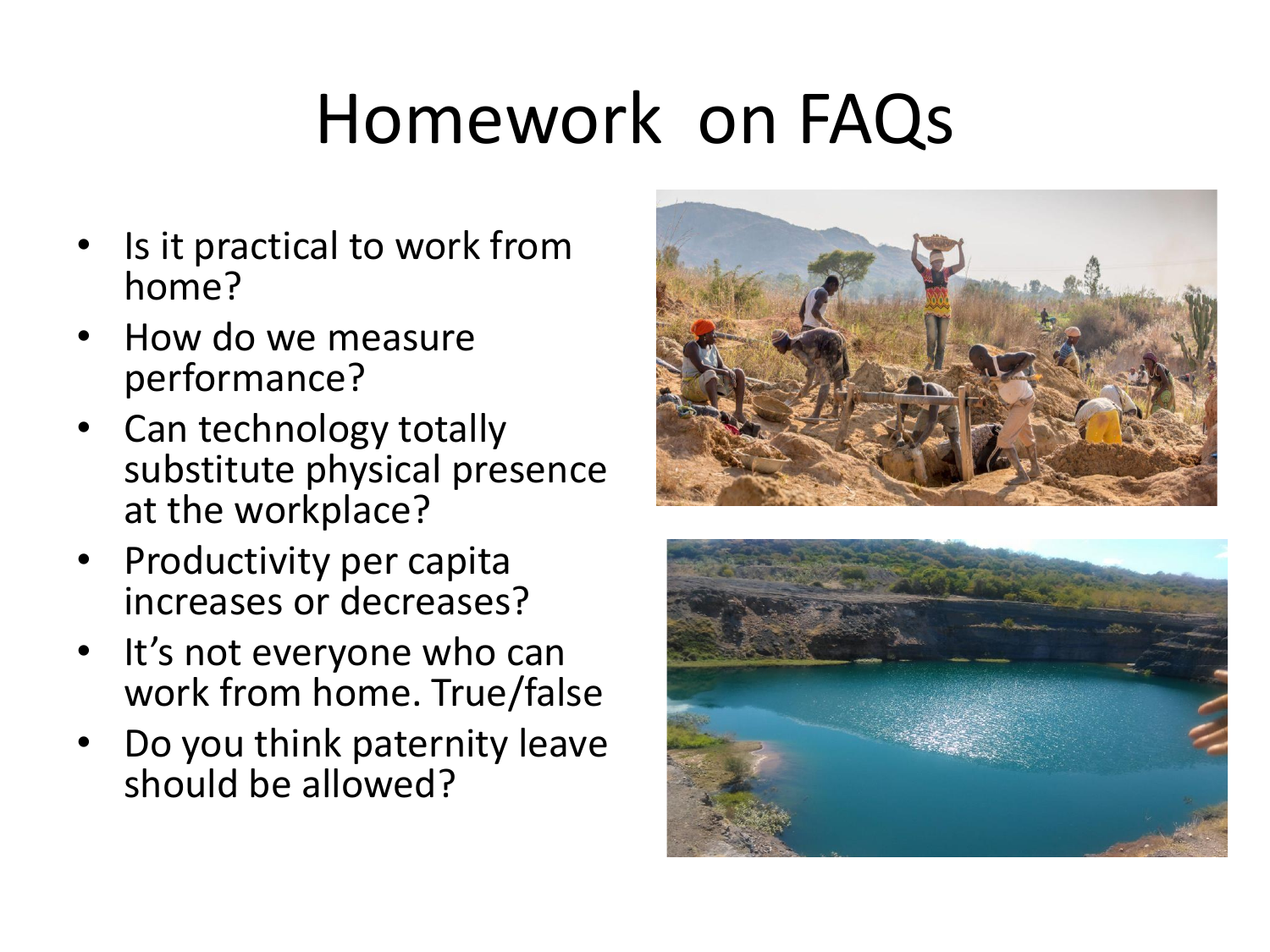## **COVID19 Risk scenarios that can exacerbate the impact on employment**

- ✓**Extended lockdown, with negative implications on employment, productivity, and future investment plans**
- ✓**Stop-go policies due to new waves of virus spread, causing new lockdowns**
- ✓**Credit crunch facing less resilient mining companies (juniors, mid-sized companies etc.), leading to reduced operations and investments**
- ✓**Local supply chain risks and knock-on effects on jobs, due to bankruptcies of SMEs Lower investors' confidence in the future global economic prospects**
- ✓**Commodity price slumps due to uncertainties over global demand and/or supply of raw materials recovery**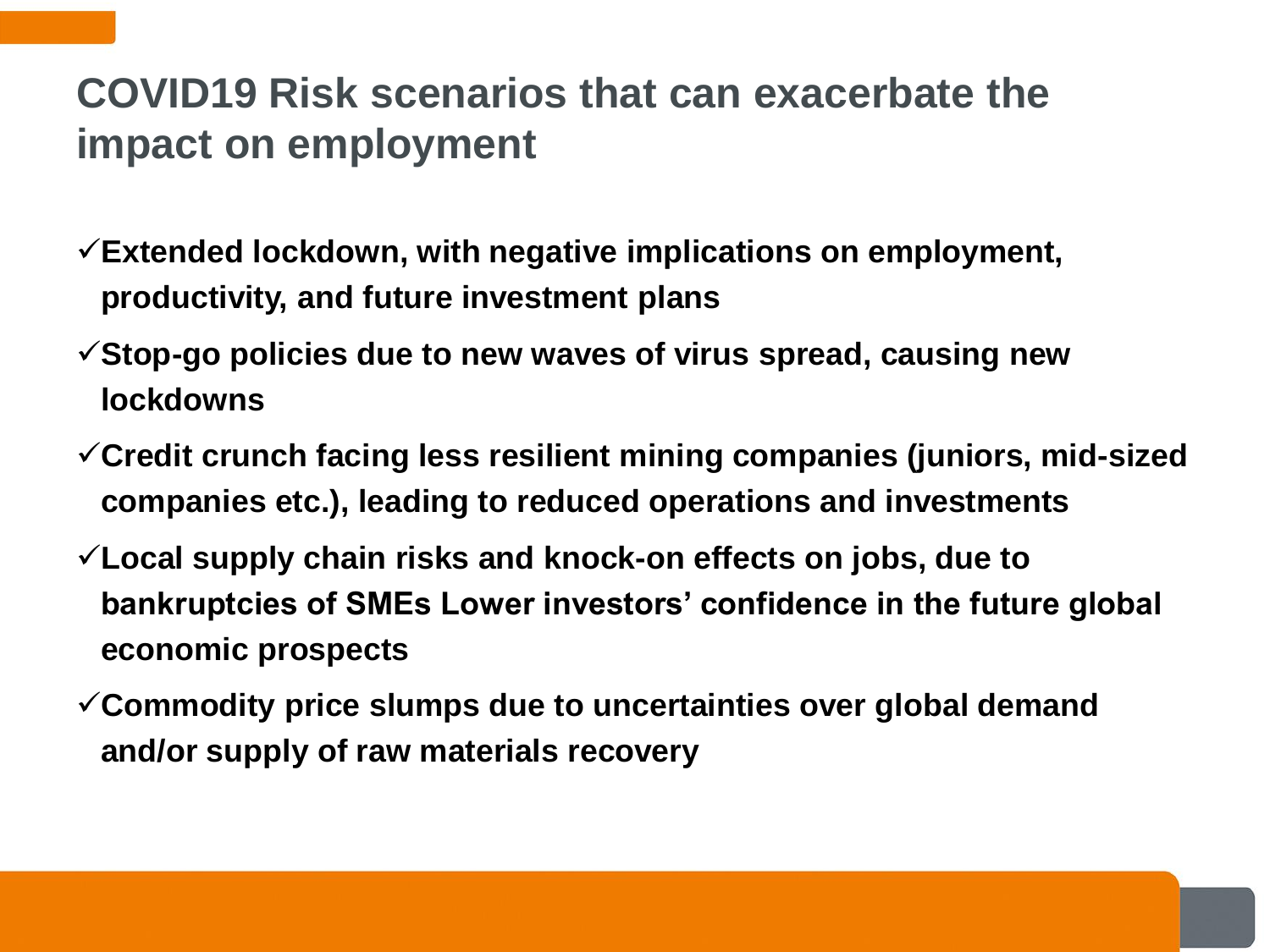# **Zimbabwe's test on readiness on working from home :Mining in Zimbabwe during COVID19**

- ✓**The Zimbabwean government has a projection of attaining a 12 billion mining industry by the end of 2023.**
- ✓**COVID affected minerals prices and demand therefore putting pressure on business cost structure.**
- ✓**Mining continued uninterrupted as it has been an essential source of foreign currency for Zimbabwe**

#### **Discussion points**

- ✓**How did the mineral production profile change?**
- ✓**How many jobs were lost as people were not required to be at work?**
- ✓**How many new projects came onboard during the lockdown? Does this mean the new normal is favorable to already existing operations?**
- ✓**Small scale miners do not have capacity to work from home?**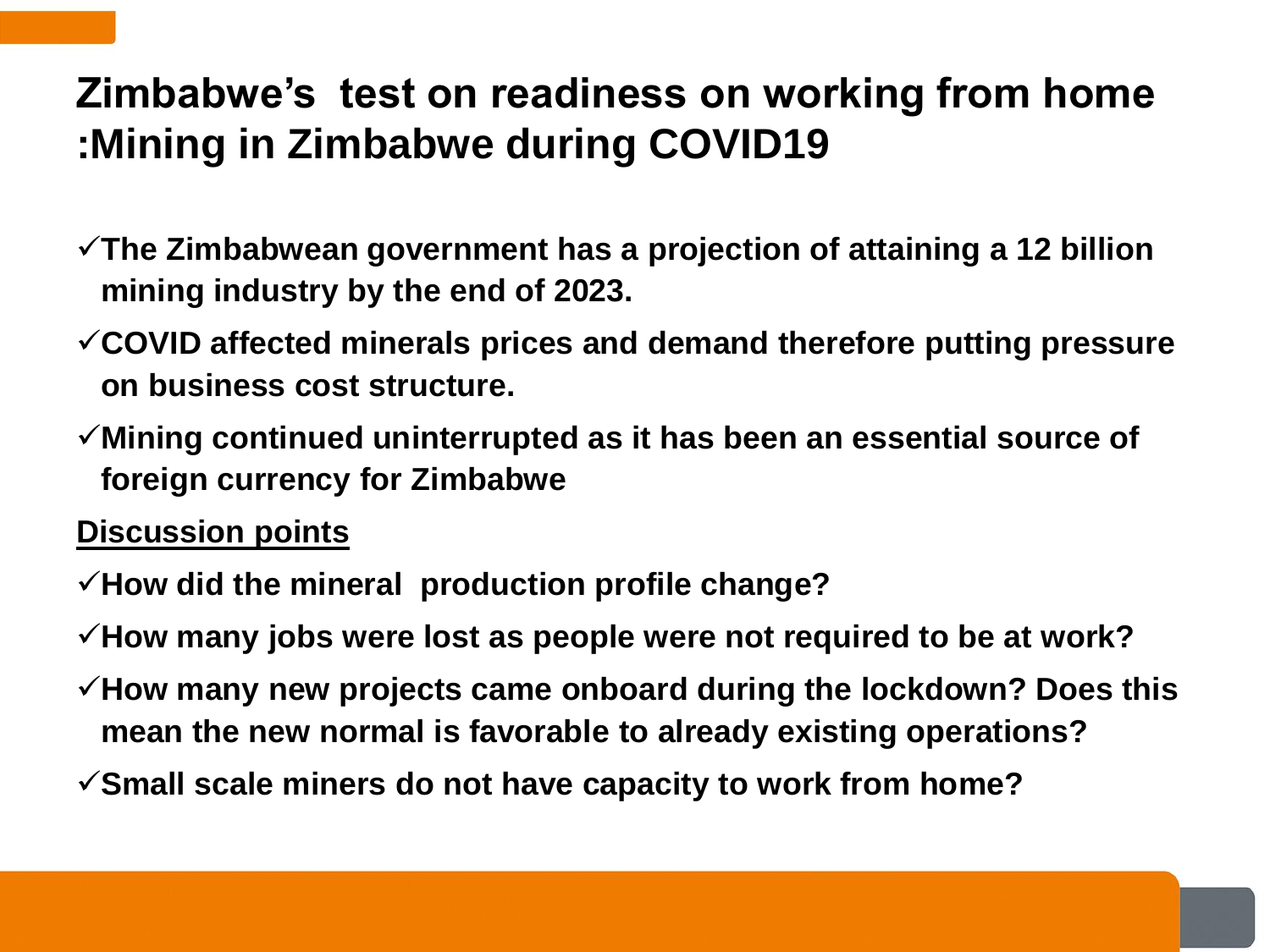# **Possibilities of the approach**

#### **Key Enablers**

- ✓*Home infrastructure and working facilities suitability*
- ✓*Connectivity to virtual offices centre*
- ✓*Employee contracts re-design consider the shamrock approach (core workers, contract and flexitime workers)*
- ✓*Automation of activities- repetitive tasks are easier to automate*
- ✓*Performance measurement methods*
- ✓*Shared values to be a key parameter on the contracts*

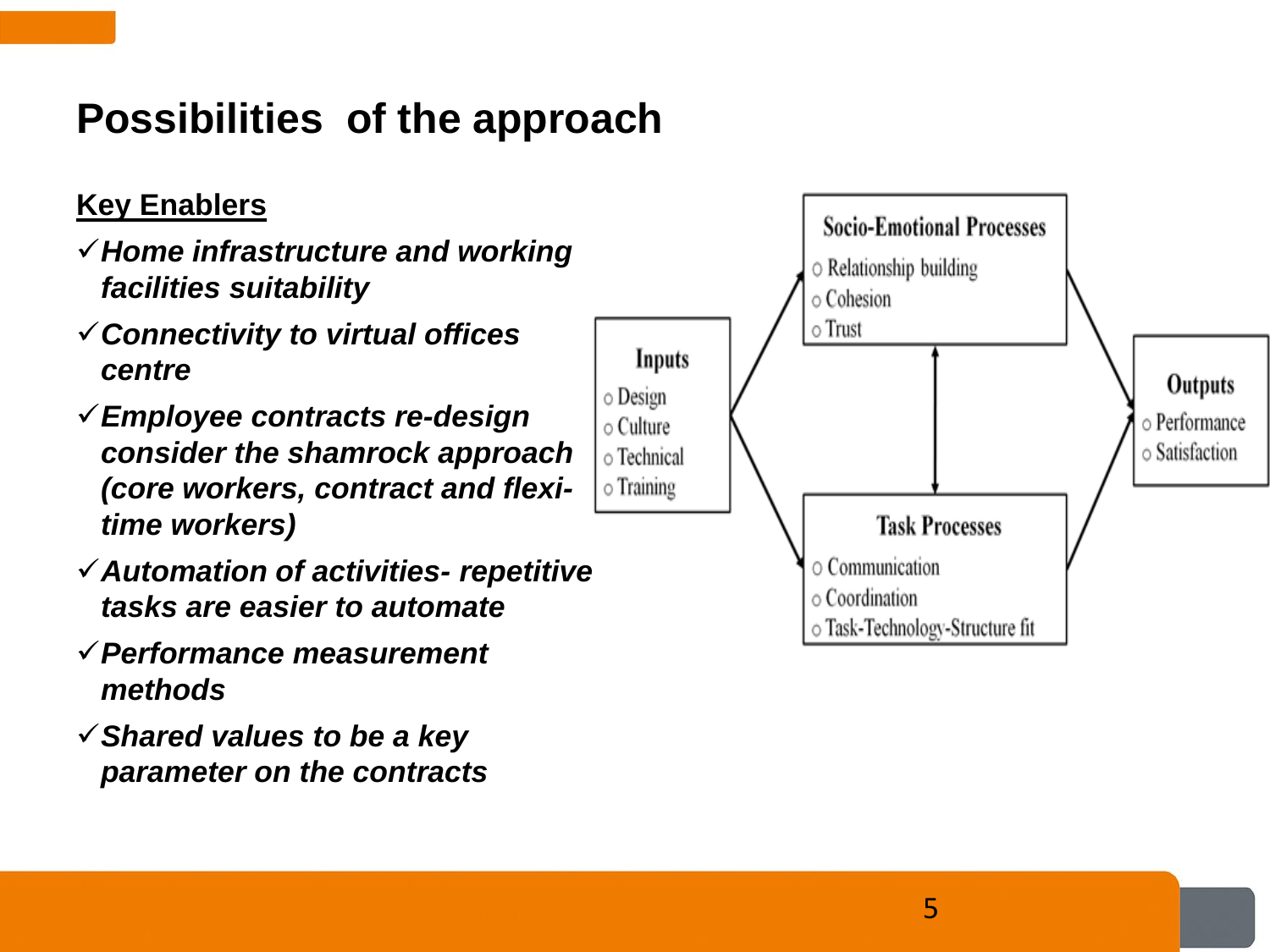#### THE EVOLUTION OF THE EMPLOYEE

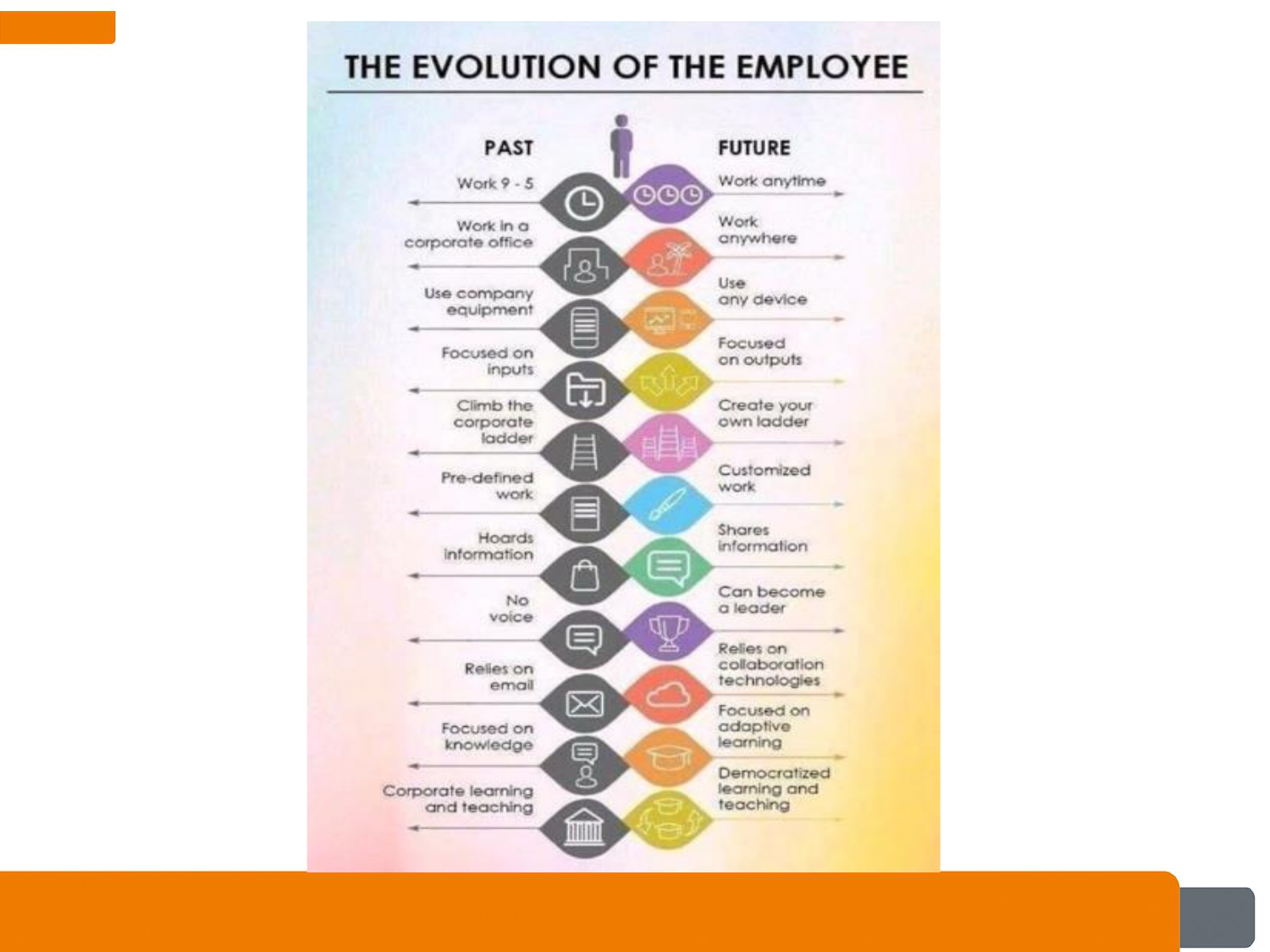### **Advantages of working from home**

- ✓**Flexibility and agility**
- ✓**Improved employee retention**
- ✓**Attract new talent**
- ✓**Increased productivity**
- ✓**Increased staff motivation**
- ✓**Improved staff health and wellbeing**
- ✓**Financial benefits- saving on fuel, travel costs**
- ✓**Better work/life balance**
- ✓**Technology makes it easier**
- ✓**Reduced exposure to work place hazards**
- ✓**Fatigue management**

•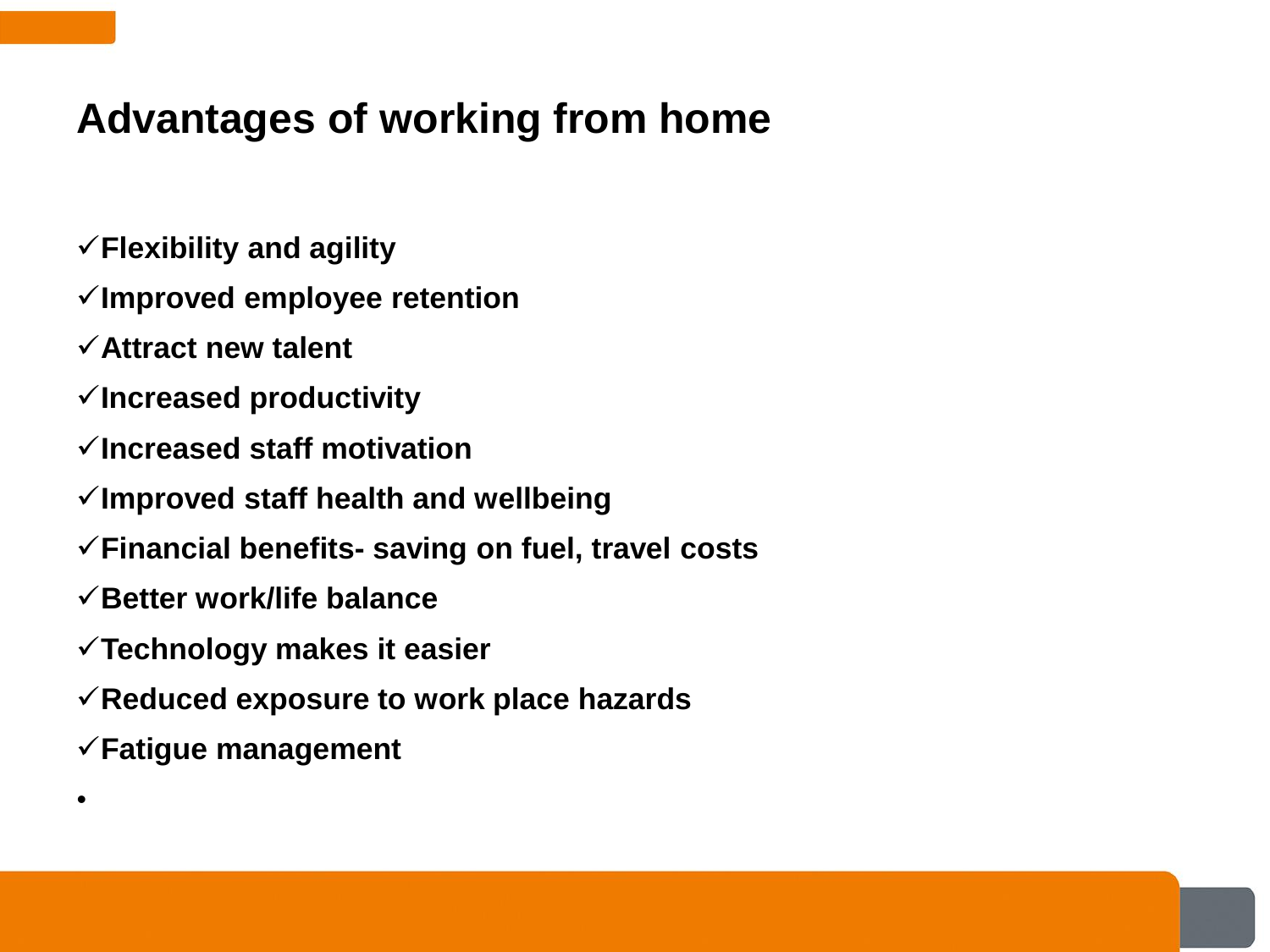# Some tips on working from home

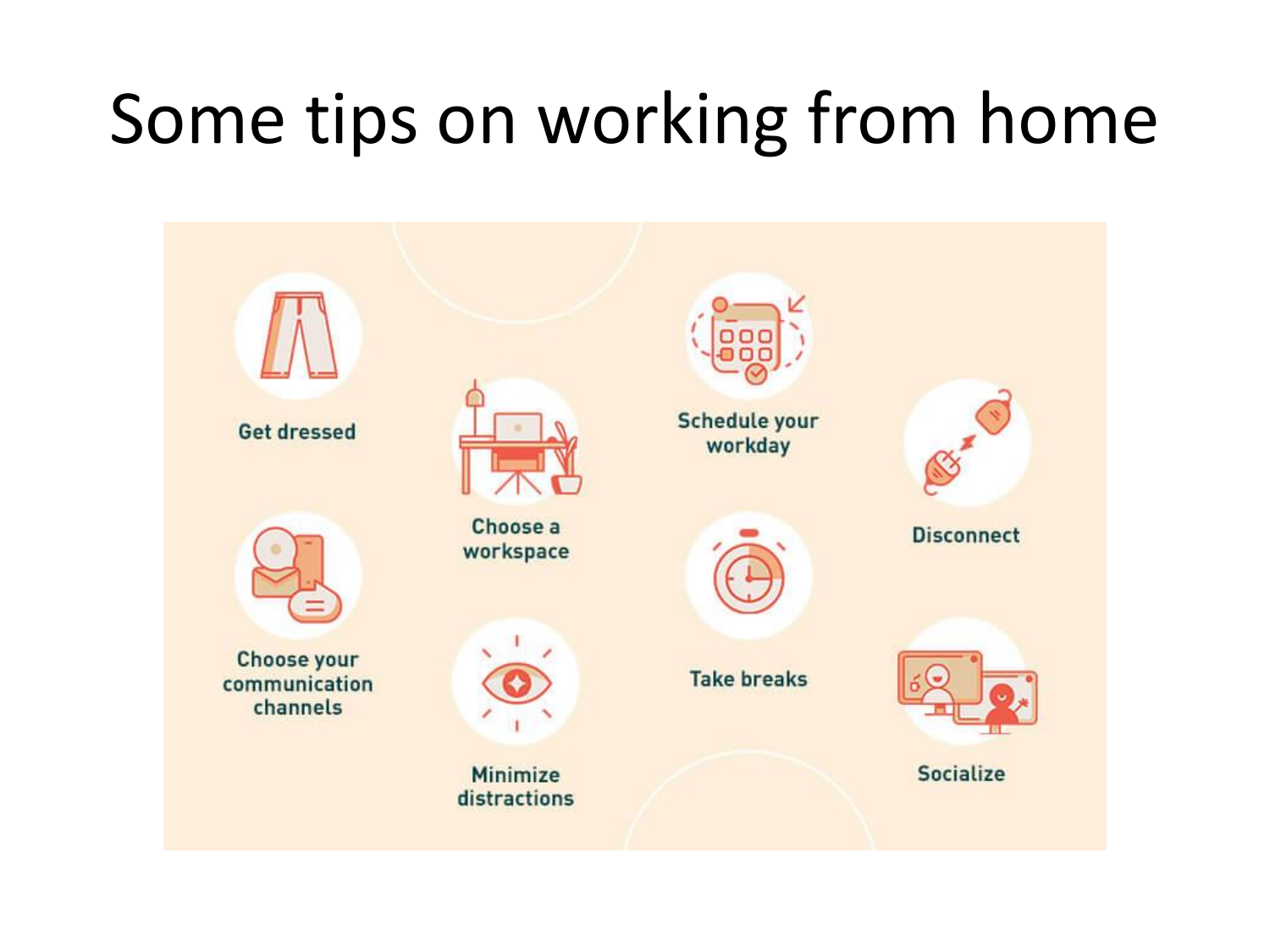### **The Impossibilities of the approach**

- ✓**Working from home doesn't suit everyone**
- ✓**Staff feeling isolated, no team cohesion, loneliness**
- ✓**Difficulty monitoring performance**
- ✓**Home distractions**
- ✓**Potential burnout**
- ✓**Cost of working from home**
- ✓**Problems with staff development**
- ✓**Information security risk**
- ✓**Negative impact on mental health- overworking, depression**
- ✓**Decreased staff morale and motivation**
- ✓**Different time zones**